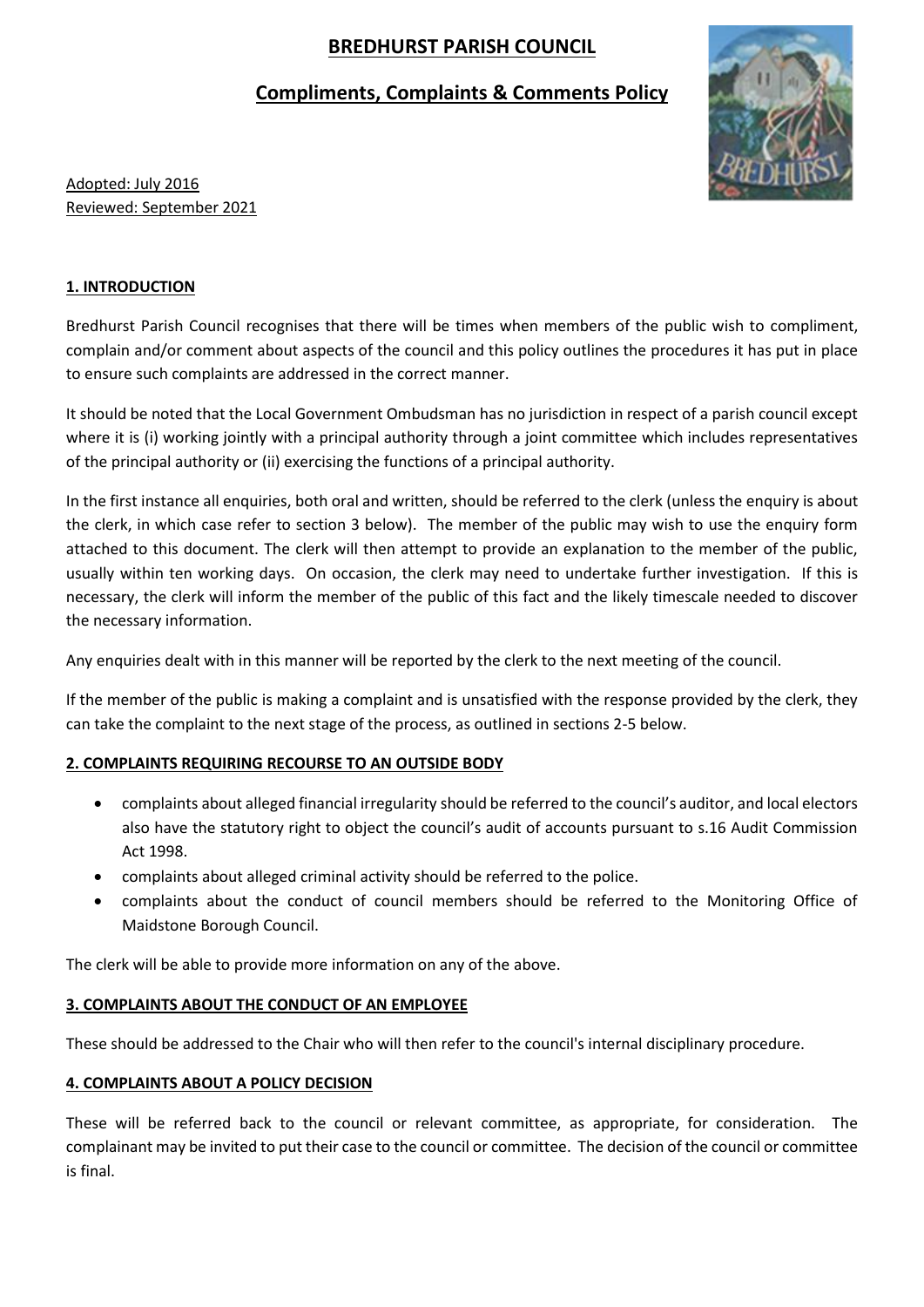#### **5. COMPLAINTS ABOUT COUNCIL ADMINISTRATION, PROCEDURES OR STANDARD OF SERVICE**

#### Before the meeting

The complainant will be asked to put the complaint in writing to the clerk.

The clerk will acknowledge receipt of the complaint and advise the complainant when the matter will be considered by the council or by a committee established for the purpose of hearing the complaint. The complainant will also be advised whether the complaint will be treated as confidential and therefore discussed in the absence of the press and public. Any decision on a complaint will be announced at a council meeting in public, however.

The complainant will be invited to attend a meeting of the council or the committee and to bring with them a representative if they wish.

Five working days before the meeting, both the complainant and the council should provide the other party with copies of any documentation or other evidence relied on.

#### At the meeting

The Chair will introduce everyone and explain the procedure.

If the clerk represents the position of the council on the issue of the complaint, he or she should not advise the council or committee on the determination of the matter.

The complainant (or representative) should outline the grounds for complaint and questions may be asked by (i) the clerk and then (ii) members of the council.

The clerk will explain the council's position and questions may be asked by (i) the complainant and then (ii) members of the council.

The clerk and then the complainant will be offered the opportunity to summarise their position.

The clerk and the complainant will be asked to leave the room while members decide whether or not sufficient grounds for the complaint have been made. If a point of clarification is necessary, both parties will be invited back.

The clerk and the complainant will be given the opportunity to wait for the decision but if the decision is unlikely to be finalised on that day they will be advised when the decision is likely to be made and when it is likely to be communicated to them.

The council or committee may defer dealing with a complaint if it is of the opinion that issues arise on which further advice is necessary. The advice will be considered and the complaint dealt with at a further meeting if necessary.

The council or committee may consider in the circumstances of any particular complaint whether to make any without liability payment or provide other reasonable benefit to any person who has suffered loss as a result of the council's maladministration. Any payment may only be authorised by the council after obtaining legal advice and advice from the council's auditor on the propriety of such a payment.

#### After the meeting

The decision will be confirmed in writing to the complainant within ten working days together with details of any action to be taken.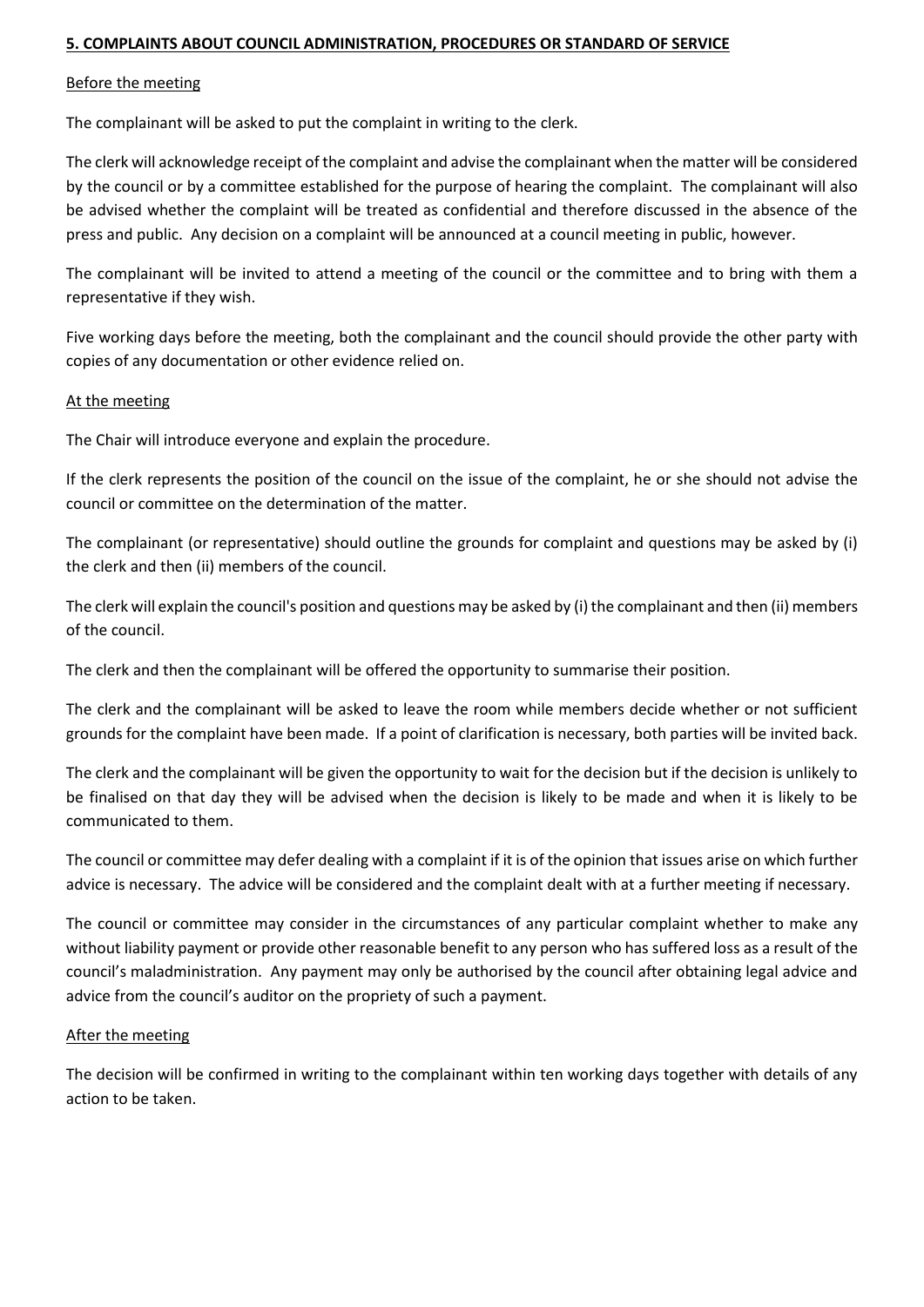#### **6. UNREASONABLY PERSISTENT OR VEXATIOUS CONTACT**

Whilst Bredhurst Parish Council will always aim to find a way to resolve complaints, there are times where, because of the nature or frequency of their contact with the council, a small number of customers hinder council business. This may be because of unacceptable behaviour in their dealings with the council, or because they become unreasonably persistent in their quest to obtain the outcome they want, or because their request is vexatious.

While not an exhaustive list, examples of what is deemed to be unreasonably persistent or vexations complaints include:

- unfounded accusations;
- personal grudges;
- repeated demands for action or information;
- refusal to accept documented evidence as being factual;
- persistent pursuit of a complaint where the complaints procedure has been fully implemented and exhausted; and
- repeatedly contacting the council with letters or emails of complaint or telephone calls, placing unreasonable demands on staff.

Where a decision is made that a customer has become unreasonably persistent or their request is vexatious, the clerk will in the first instance give the customer a warning that if their behaviour continues action may be taken or restrictions may be applied, which may include, but are not limited to:

- requesting contact in a particular form and/or with a named person;
- restricting the number of telephone calls and/or time limits for such calls;
- blocking email contact; or
- banning the customer from council meetings.

Other options may be considered depending upon the customer's particular circumstances and behaviours. The clerk will inform the customer in writing if any such restrictions are imposed.

In cases where the customer persists in communicating with the council about a particular matter or a complaint that has completed all stages of the council's complaints process, contact with them may be terminated. In such cases, the clerk will inform the customer in writing that no further response to any communications regarding their complaint or the specific matter being pursued will be made.

Where restrictions are imposed or a decision is made to terminate communication, the customer has a right to request a review with 14 days of being notified of the decision. Any such review will be carried out by the Chair of the council.

New contacts/complaints from a customer who has had such restrictions placed upon them will be treated on their own merits, and previous restrictions will not automatically apply to a new matter.

The council reserves the right to take further action as appropriate.